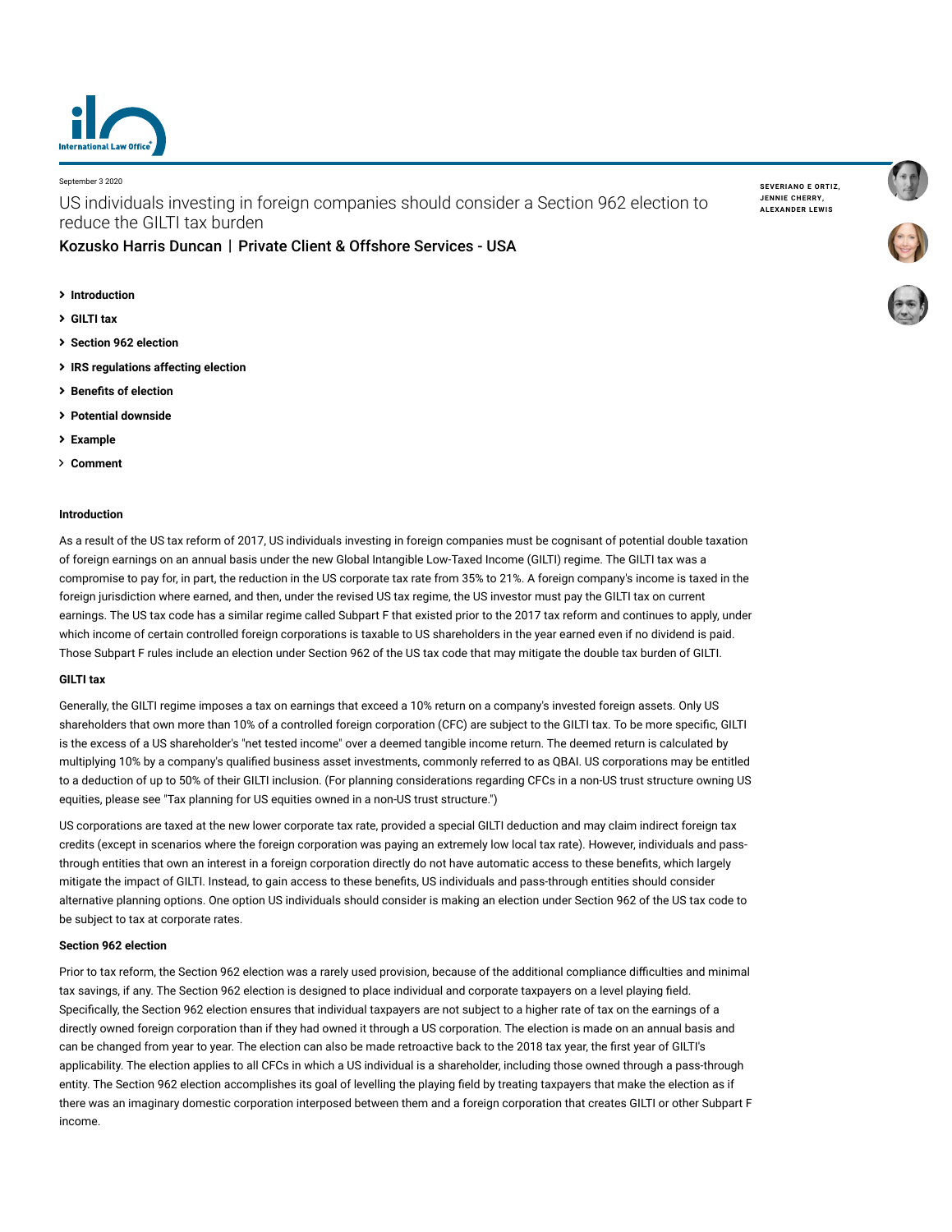#### <span id="page-1-0"></span>**IRS regulations affecting election**

A brief history of GILTI and its corresponding regulations is relevant for US taxpayers considering a Section 962 election. As noted, GILTI was enacted in 2017 by the Tax Cuts and Jobs Act. In September 2018 the Internal Revenue Service (IRS) released proposed GILTI regulations that provided computational guidance. Those regulations were notable primarily for what was not included – an exclusion from GILTI for income previously taxed at a high rate (a 'high-tax exception'). In June 2019 the IRS released final GILTI regulations that finalised the computational portions of the prior proposed regulations and issued proposed regulations that included a GILTI high-tax exception. Under the high-tax exception, income previously taxed above 18.9% was excluded from a CFC's net tested income. Under the proposed regulations, the high-tax exception was elective by a CFC's controlling US shareholder, binding on all US shareholders of the CFC, and once made or revoked, could not be changed for a 60-month period.

On 20 July 2020 the IRS released final regulations covering the high-tax exception, as well as proposed regulations covering a revised high-tax exception for Subpart F income. The final GILTI high-tax exception regulations confirm that the high-tax election is now made on an annual basis, and it can be made up to 24 months from the due date of the relevant tax year's return. The GILTI high-tax exception continues to apply to income previously taxed above 18.9%. The election is also made by the US controlling shareholder and applies to all of the CFC's shareholders. As a result, minority shareholders will need to take the majority shareholder's plans into consideration when planning their own tax liabilities. The high-tax exception is another planning tool that taxpayers considering a Section 962 election will need to consider.

#### <span id="page-1-1"></span>**Benefits of election**

The benefits of the Section 962 election are made clear through an example. Consider the case of a US individual that has invested directly, or through a pass-through entity, in a UK services company that is subject to a 30% local income tax. A UK company that earns \$100 of income will pay \$30 of UK tax. Absent a Section 962 election (or actual US corporation blocker), the US individual could be currently taxed on the remaining \$70 at a 37% US individual tax rate in the year incurred. As a result, the effective rate of tax will be over 55%, regardless of whether the US individual receives distributions from the UK company or it reinvests the business' earnings.

The US individual can reduce the effective tax rate in this scenario by making a Section 962 election. Under this election, the US individual will pay their pro rata share of GILTI as if they were a US corporation. Accordingly, the individual will be subject to the reduced corporate rate of 21% and they may claim indirect foreign tax credits with respect to any foreign taxes that the foreign corporation has paid. Regulations finalised in 2020 now allow the individual to claim the 50% deduction against GILTI, which is otherwise available only to corporations. In circumstances like this example where the foreign tax rate significantly exceeds the 21% US corporate rate, the election potentially eliminates the GILTI tax entirely. The foreign company is now free to reinvest its earnings locally without needing to make a distribution so that the US individual shareholder can pay additional US taxes.

The Section 962 election has the following positive aspects:

- election is made each year (no need to review);
- taxpayers may amend returns going back to 2018 to retroactively make the election;
- election applies to all CFCs owned by the individual;
- election may be made by an individual shareholder (including a trust or estate) considered to own a domestic pass-through entity (eg, an individual who owns an S corporation or partnership, which in turn owns a CFC);
- benefit from 21% corporate tax rate on both GILTI and Subpart F income, instead of the higher individual marginal rates with a possible 3.8% net investment income tax;
- benefit from Section 960 foreign tax credits, since Section 902 foreign tax credits no longer exist (ie, foreign tax credits may offset Subpart F income and 80% of foreign tax credits may offset GILTI);
- benefit from 50% GILTI deduction;
- benefit from Section 250 foreign-derived intangible income deduction; and
- ability for partial tax deferral on foreign earnings (ie, deferral of second layer of tax that will be owed upon actual distribution to individual).

# <span id="page-1-2"></span>**Potential downside**

Despite the clear benefits described above, the Section 962 election was previously unpopular for a reason. Many individuals conduct business in the United States through pass-through structures such as S corporations, because they eliminate the second layer of domestic tax applicable to corporate income. So while the Section 962 election allows individuals access to the reduced rate and a corporate foreign tax credit, the hypothetical corporation interposed between the individual and the foreign corporation creates the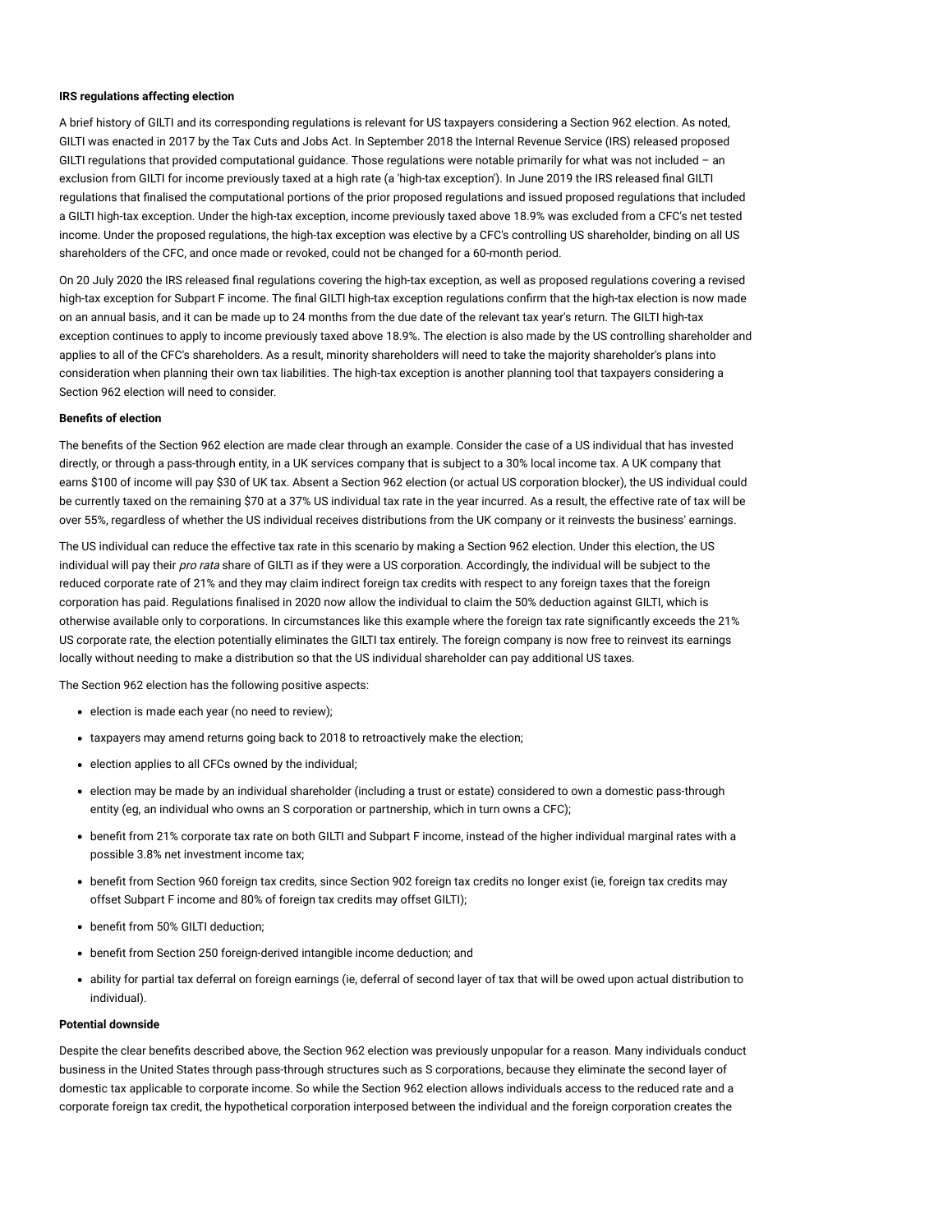detriment of an extra layer of US tax on any dividends received. Upon receipt of a distribution, the US individual that makes a Section 962 election may pay tax at normal ordinary individual income tax rates, but only on the amount of the distribution that exceeds the amount of tax previously paid as a result of the Section 962 election.

Note, distributions from foreign corporations may qualify for reduced qualified dividend rates, although a 2018 US tax court decision did find that such distributions are generally subject to tax at ordinary rates instead. However, distributions from "qualified foreign corporations" are likely eligible for the reduced qualified dividend rate. (For additional details on qualified dividend income, please see ["Overview January 2020](https://www.internationallawoffice.com/Newsletters/Private-Client-Offshore-Services/USA/Kozusko-Harris-Duncan/Overview-January-2020).") A qualified foreign corporation generally is a foreign corporation that is:

- not a passive foreign investment company;
- resident in a country that has an appropriate information exchange article (or a US possession); and
- eligible for benefits under a treaty that has a comprehensive limitation on benefits article and includes an information exchange programme.

The Section 962 election has the following negative aspects:

- election must be made each year;
- election applies to all CFCs owned by the individual;
- additional administrative requirements;
- potential exposure to higher effective tax rate even though deferral still possible if CFC had delayed its distribution of profits;
- no benefit from Section 245A 100% participation deduction on future distributions;
- no benefit from Section 959(a) exclusion, meaning amounts distributed by CFC in excess of tax previously imposed under Section 962 are considered income;
- no benefit from qualified dividend rate unless paid by a qualified foreign corporation;
- qualified foreign corporation is generally:
	- not a passive foreign investment company;
	- resident in a country that has an appropriate information exchange article (or a possession); and
	- eligible for benefits under a treaty that has a comprehensive limitation on benefits article and includes an information exchange programme; and
- net investment income tax of 3.8% could apply.

#### <span id="page-2-0"></span>**Example**

Returning to the facts of the prior example, if the US individual makes a Section 962 election for the year, the UK earnings are now subject to GILTI tax at the deemed-corporate level instead of the individual level. Applying GILTI's rules for corporate indirect foreign tax credits and certain deductions, the \$100 of pre-tax income is eligible for a 50% deduction (ie, \$50) and the net income of \$50 is subject to a 21% US corporate rate. A foreign tax credit of up to 80% of the UK taxes, or \$24, is available. The foreign tax credit offsets the full \$10.50 of corporate-level tax and, assuming that the UK earnings are not distributed to the shareholder, there is zero residual US tax in the current year. If in a future year the \$70 of earnings are distributed, they will be treated as a qualified dividend to the shareholder taxable at 20% for an extra \$14 of tax at the shareholder level. As a result of the Section 962 election, the worldwide tax liability is \$44. Absent the election, the worldwide tax liability would have been \$55.90. Because of nuances, such as varying foreign tax rates, qualification for qualified dividend rates and complicated foreign tax credit rules, the exact differential in tax with and without the election can vary widely depending on each fact pattern considered.

#### <span id="page-2-1"></span>**Comment**

The Section 962 election has become one of the most common planning tools for tax professionals over the past couple of years. However, it is important to keep in mind that each situation is different. With variables ranging from projected actual future distributions to local country tax rates, it is always important to consider making a Section 962 election among other planning alternatives, not as the only planning alternative. Prudent practitioners will model out this option and compare it with the other options to determine the situation that best aligns with a client's goals. Other options, varying in complexity, may include making an entity classification election to treat the CFCs as passthrough or disregarded entities, inserting a US corporation as a form of blocker or other structuring alternatives. As always, a qualified tax professional should be consulted to ensure that the best course of action is implemented.